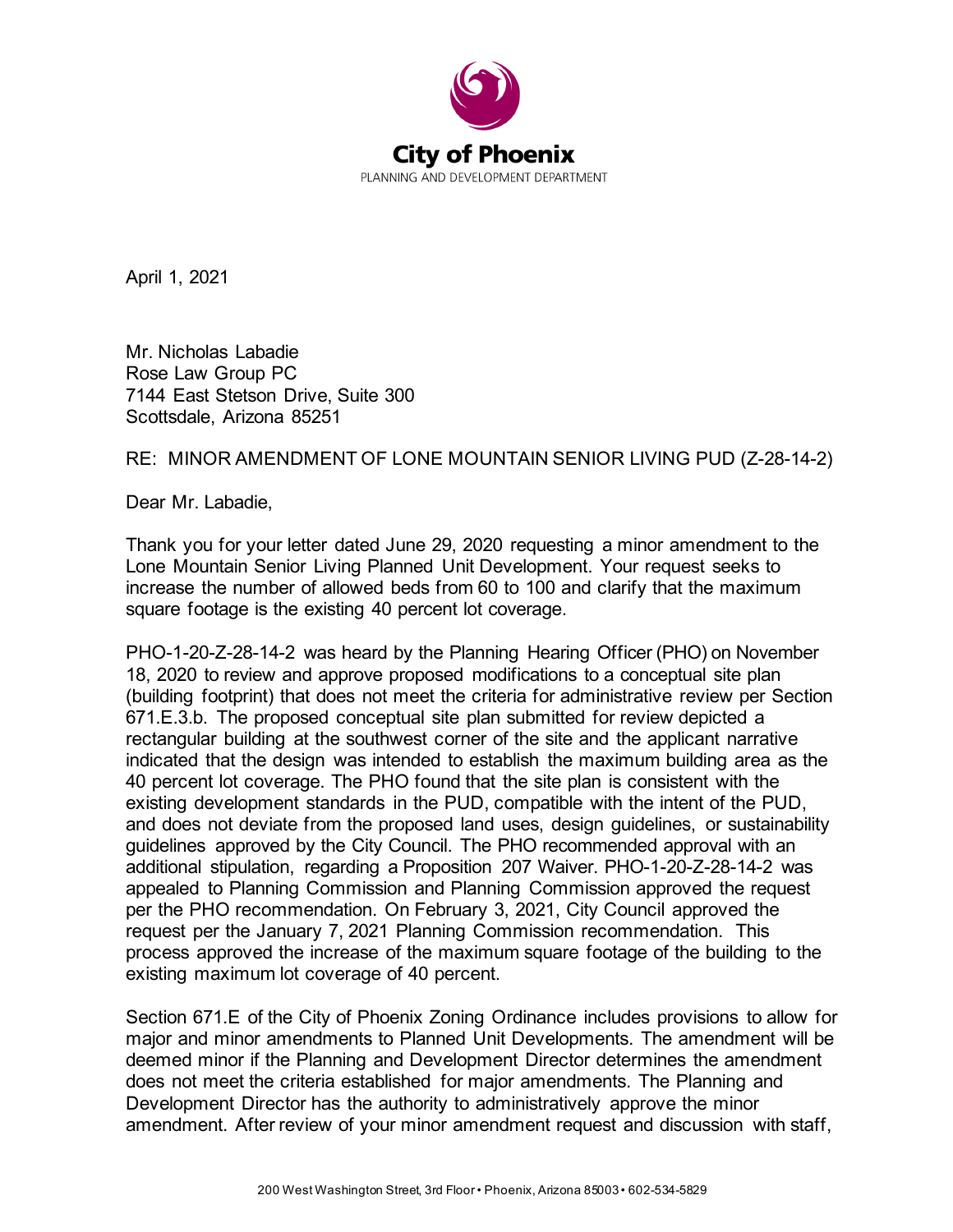Nicholas Labadie April 1, 2021 Page 2

I have determined that a minor amendment is appropriate as stipulated below to increase the number of allowed beds from 60 to 100 and clarify the maximum square footage have determined that a minor amendment is appropriate as stipulated below to increase the number of allowed beds from 60 to 100 and clarify the maximum square footage.

This minor amendment shall be approved, subject to the modifications required per the change of the conceptual site plan in PHO-1-20-Z-28-14-2 and the following stipulations:

- 1) An updated Development Narrative for the Lone Mountain Senior Living PUD reflecting the changes approved through this request shall be submitted to the Planning and Development Department within 30 days of approval of this request. The updated Development Narrative shall be consistent with the Development Narrative dated October 20, 2020, as modified by the following stipulations:
	- a. Page 7, Section A.1, Project Overview: Update the second paragraph to indicate that the maximum number of suites and residents is 100. Update the gross building area to indicate that the maximum square footage of the building area is 73,848 square feet. Update lot coverage to 40%.
	- b. Page 9, Section A.3, Overall Design Concept: Update the first paragraph in this section to 100 suites. Update the square footage to indicate that it will be, at maximum, 73,848 square feet. Update lot coverage to 40%.
	- c. Page 9, Section A.3.a, Use Categories: Update the number of units and beds to 100.
	- d. Page 12, Section B, Land Use Plan: Update the second paragraph to indicate that the plan illustrates a building of maximum 73,848 square feet. Update lot coverage to 40%.
	- e. Page 13, Conceptual Site and Landscape Plan for Lone Mountain Senior Living: Update this page to reflect the site plan approved through the PHO process. The development table on the site plan should be updated to reflect that open space is "minimum 60% of maximum net lot coverage".
	- f. Page 16, Section D, General Plan Conformance, Goal Land Use Element Goal #12: Update the first paragraph under this goal to reflect the maximum square footage of the building as 73,848 square feet.
	- g. Page 18, Section D, General Plan Conformance, Neighborhood Policies Neighborhood Policy #2: Update the second paragraph under this policy to reflect the maximum square footage of the building as 73,848 square foot.